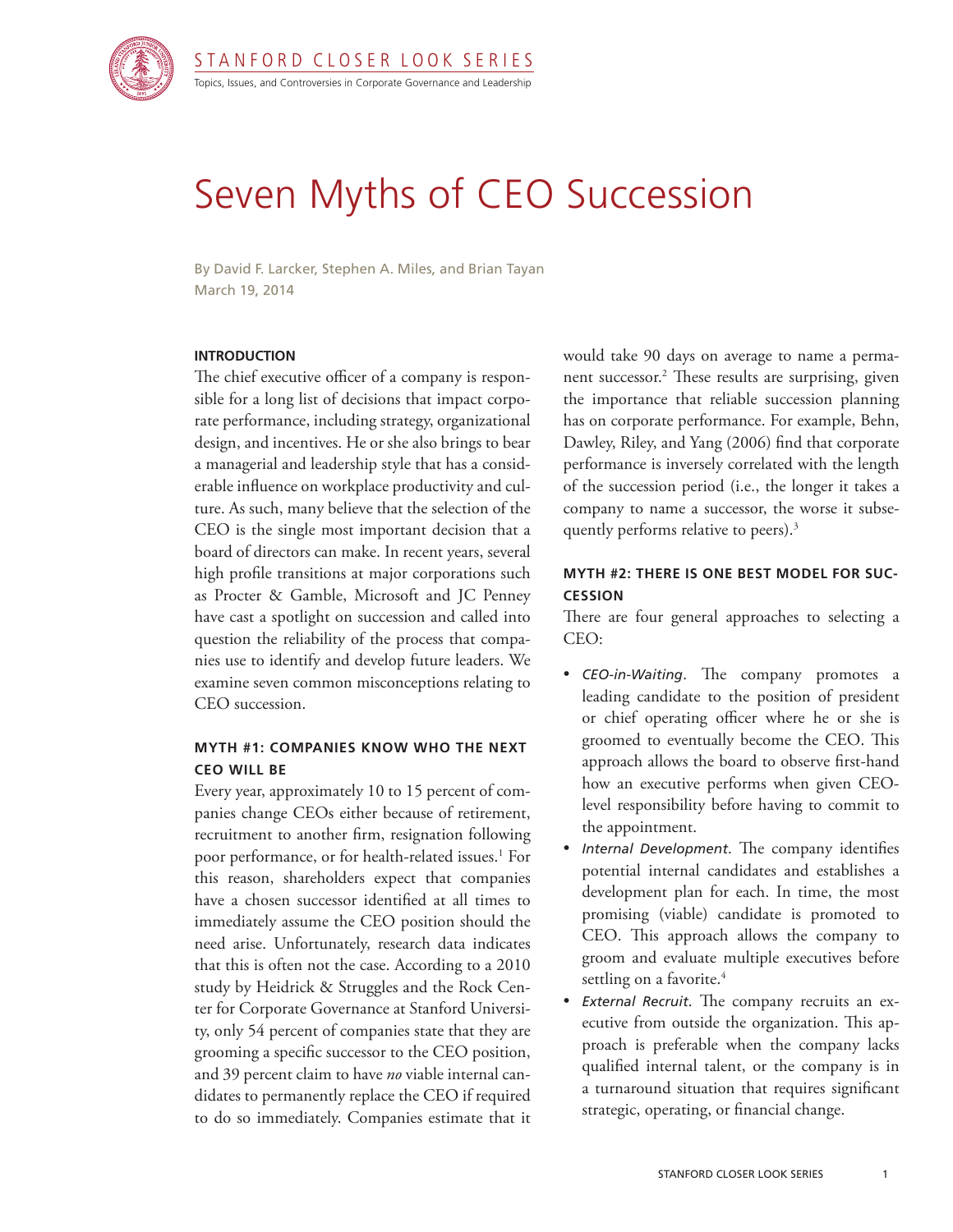• *Inside-Outside Approach*. The company combines an internal development plan with an external search. This approach allows the company to compare leading internal candidates against the external market and select the most qualified individual.

There are tradeoffs to each of these approaches. The correct model for a given company will depend on a variety of factors, including its current strategic and operating condition, the quality of the senior management team, the reliability of its internal talent development program, and the quality and availability of external talent. One reason that companies fall short at succession planning is that they often select the wrong model for their current situation. For example, a director with previous succession experience at Company A will advocate that Company B adopt the same model even when its situation calls for a different approach. Furthermore, the board and management often underestimate the difficulty, time, and cost of succession. Succession is a process not an event, and irrespective of the specific model that the board adopts, it is important that the process is managed well.

#### **Myth #3: The CEO Should Pick A Successor**

Succession planning involves two distinct activities. The first is the identification and development of candidates. The second is the selection of a successor. Many people associate "succession planning" with the selection event, but the majority of the work takes place identifying and grooming candidates before the selection event takes place. Because the CEO tends to be heavily involved in the development of these individuals, the board often defers to the CEO in the choice of his or her successor. This is particularly true when the outgoing CEO has had a successful career.<sup>5</sup>

There are several reasons, however, why the CEO should not be responsible for choosing a successor. First, the board has a fiduciary duty to make this decision. Even though the CEO has considerable direct knowledge of the candidates and their capabilities, it is the responsibility of the board, as representatives of the shareholders, to make this decision in an independent and objective manner. Second, the CEO does not have the same perspective on

the company as the board. The board is responsible for *future* performance and strategy, while the CEO has devised the current strategy and has a vested interest in its continuance. The board needs to determine whether future operating conditions will require a change in direction and a leader with a different perspective and skill set than the current CEO. Finally, the CEO is not always objective in the evaluation of talent, having biases and preferences that have built up over many years of working closely with certain individuals. He or she might advocate on behalf of a favored colleague or obstruct a disfavored colleague even though this is not in the best interest of the organization (see Exhibit 1). The CEO should advise on succession, but the final decision rests with the board.

## **Myth #4: Succession is Primarily a "Risk Management" Issue**

A fourth myth is that CEO succession planning is primarily a "risk management" issue. This perspective is summarized by the Securities and Exchange Commission:

*One of the board's key functions is to provide for succession planning so that the company is not adversely affected due to a vacancy in leadership. Recent events have underscored the importance of this board function to the governance of the corporation. We now recognize that CEO succession planning raises a significant policy issue regarding the governance of the corporation that transcends the day-to-day business matter of managing the workforce.6*

While it is true that failure to plan for a change in leadership exposes an organization to considerable downside risk, succession planning affords companies the opportunity to *build* (and not just preserve) value. Successful companies map their succession plans to a forward-looking view of the organization. They identify critical positions, including members of the senior management team and below. Leadership and operating skills are determined for each position, and every executive is benchmarked against these skills. Development plans are crafted for each, and potential successors are identified. At its best, succession planning is as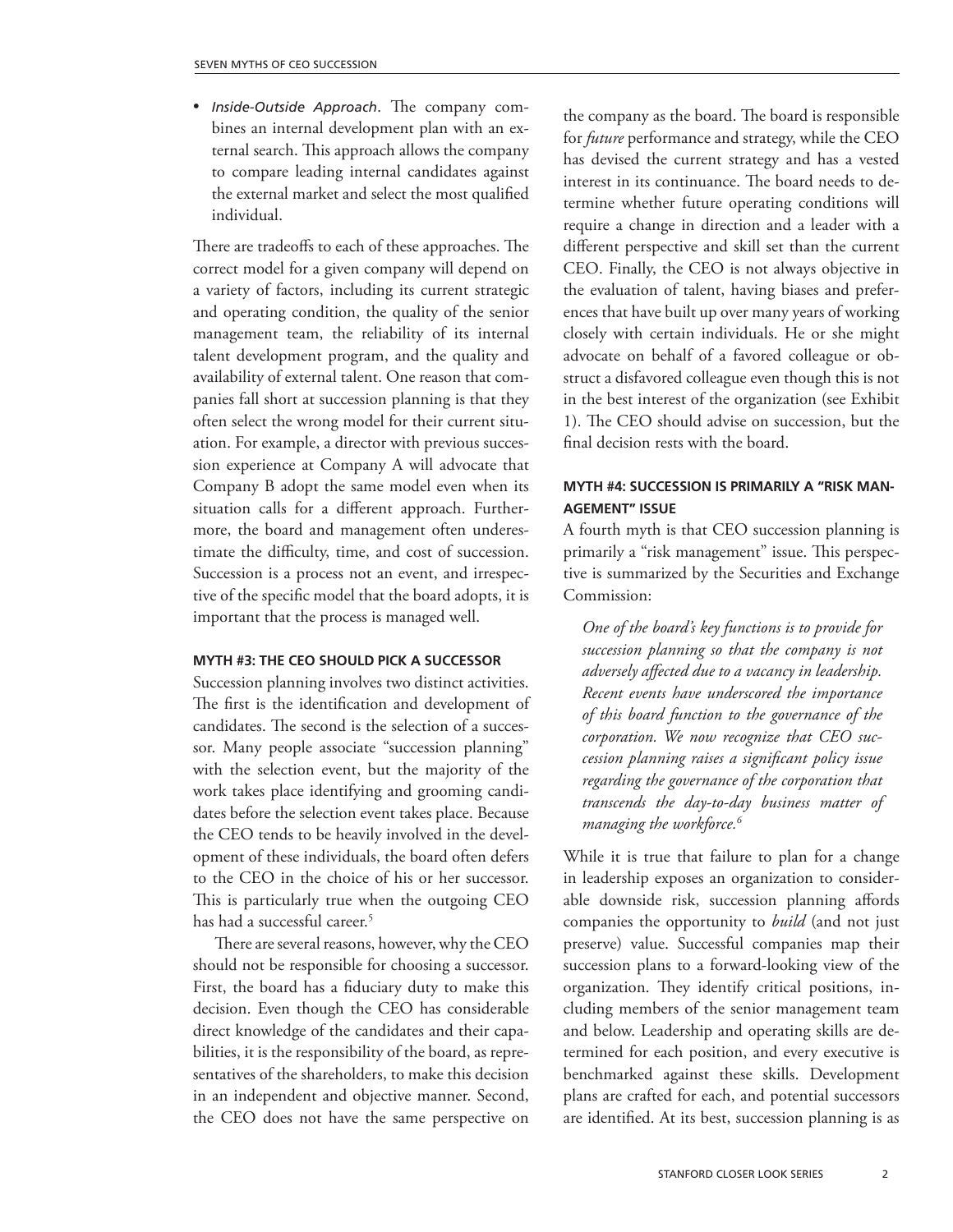much success-oriented as it is risk-oriented. While risk management is an important element of succession planning, the primary focus should remain on building shareholder value (see Exhibit 2).

## **Myth #5: Boards Know How to Evaluate CEO Talent**

Another myth of CEO succession is that boards know how to evaluate CEO talent. In practice, boards are not always adept at evaluating the current CEO or potential successors. For example, a 2013 survey by The Miles Group and the Rock Center for Corporate Governance finds that CEO performance evaluations place considerable weight on financial performance (such as accounting, operating, and stock price results) and not enough weight on the nonfinancial metrics (such as employee satisfaction, customer service, innovation, and talent development) that have proven correlation with the long-term success of organizations. Furthermore, a significant percentage of directors (21 percent) report having only moderate or little understanding of the strengths and weaknesses of the current CEO, while over a third of CEOs (35 percent) do not believe that the performance evaluation process is a meaningful exercise.7

The board of directors is also generally not very skilled at evaluating potential CEO candidates. With external candidates, boards tend to put considerable weight on financial track records and perceived "leadership qualities," without enough consideration of how the operating conditions of the two companies might differ or how the executive's leadership style might translate to a new environment. Similarly, internal candidates who are untested and unproven in a CEO role are even more difficult to evaluate (see below). As a result, boards often take a "rearview mirror" approach in choosing a successor: if the outgoing CEO was successful, they gravitate to a candidate (internal or external) with similar skills and characteristics; if the outgoing CEO was unsuccessful, they gravitate toward someone starkly different. Deep experience and a rigorous, thoughtful process help to mitigate these tendencies.

#### **Myth #6: Boards Prefer Internal Candidates**

Most newly appointed CEOs are internal executives. According to Spencer Stuart, 74 percent of CEO transitions among S&P 500 companies during the ten year period 2004-2013 involved an internal replacement (see Exhibit 3). Research shows that companies that promote insiders to the CEO role tend to perform better, on average, than companies that recruit external replacements.<sup>8</sup> As such, many shareholders and stakeholders believe that boards prefer internal candidates.

However, this is often not the case. First, internal candidates have never actually *been* CEO. No amount of observation, coaching, and development will give the board 100 percent assurance that an untested executive can handle the complete responsibility until he or she assumes the role.<sup>9</sup> Second, directors tend to view insiders as junior executives and therefore less qualified than external candidates that currently have CEO experience. They often forget that all CEOs had to work their way up through the ranks and at some point make the leap to the CEO level. Finally, directors do not have sufficient exposure to senior executives below the CEO, making it difficult to accurately assess their capacity for leadership and growth. According to one survey, only slightly more than half of directors understand the strengths and weaknesses of the senior executive team "extremely" or "very well." Less than a quarter of directors (23 percent) formally participate in senior executive performance reviews, and only 7 percent act as a professional mentor to these individuals (see Exhibit 4).<sup>10</sup> Without more regular exposure, it is difficult for the board to fully appreciate the leadership potential of internal candidates.

## **Myth #7: Boards Want a Female or Minority CEO**

A final misconception about succession is that boards truly want to recruit a female or ethnic minority executive to the CEO position. "Diversity" ranks high on the list of attributes that board members formally look for in CEO candidates, and yet female and ethnic minorities continue to have low representation among actual CEOs. For example, only 5 percent of CEOs of Fortune 500 companies are women and 1 percent African-American.<sup>11</sup>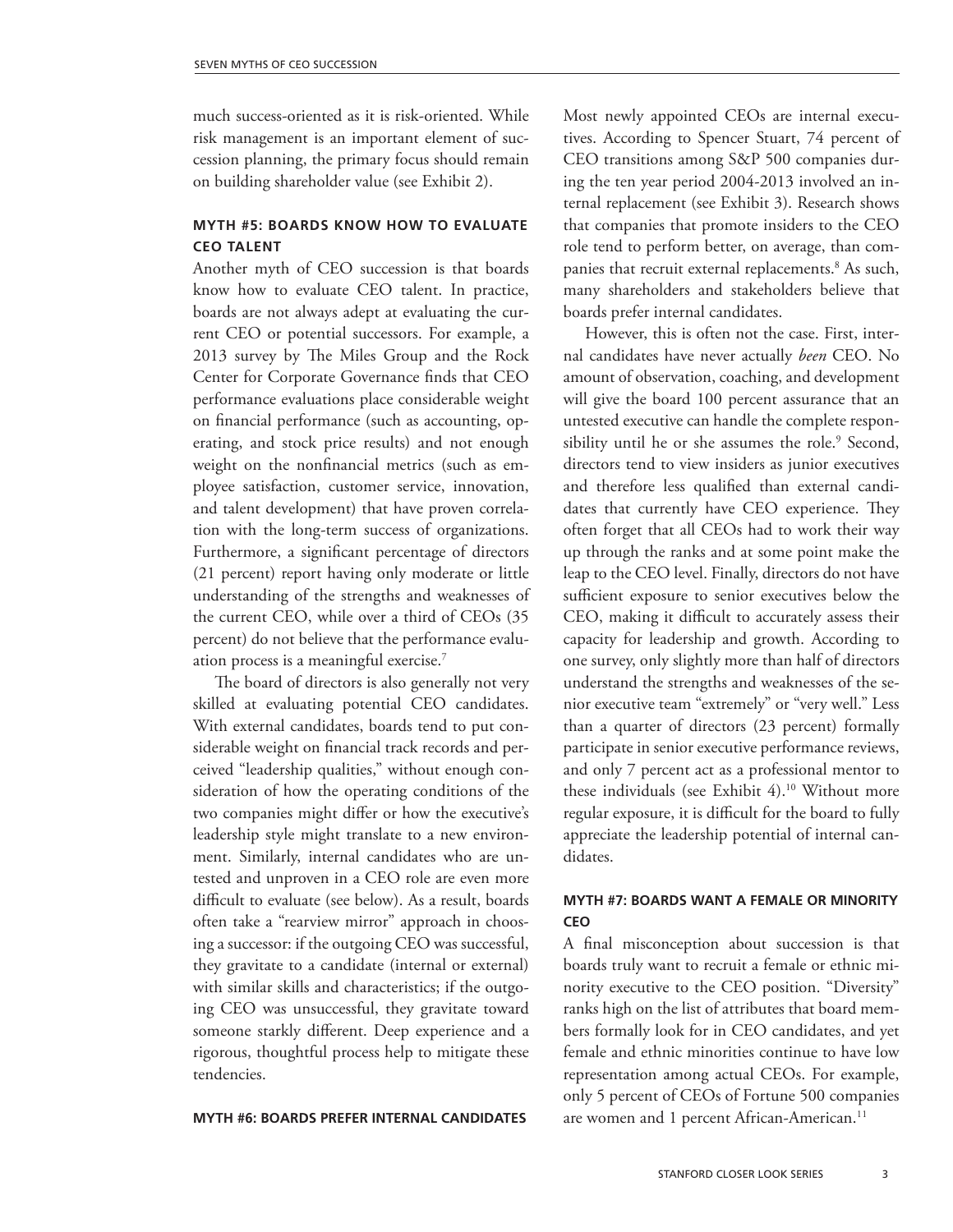It is unclear why diversity candidates are not more regularly selected for the CEO role. Interviews with executive recruiters indicate that female executives and executives with ethnic backgrounds might exhibit leadership styles that are different from what directors are used to seeing. In making a final decision, it might be that boards are more comfortable selecting an executive whose behavioral attributes more closely match personal stereotypes of CEO leadership. There is some empirical support for this explanation. Rudman and Glick (1999) find that female executives are evaluated negatively for exhibiting traits that, in a man, are seen as positive (such as being action-oriented, decisive, and leader-like).12 Professor Deborah Gruenfeld of the Stanford Graduate School of Business explains that people prefer behavior that is consistent with perceived roles or stereotypes and are uncomfortable with behavior that is inconsistent with these. Women who are perceived as displaying masculine leadership traits are seen as violating expected norms of behavior, while at the same time, women who are perceived as displaying feminine traits are judged as less competent than male counterparts. This double-edged sword might work against successful female executives.<sup>13</sup> Similar dynamics are potentially in play when it comes to evaluating executives who are ethnic minorities.

#### **Why This Matters**

- 1. A viable succession plan is critical to the longterm success of any organization. To be effective, succession planning should be a continuous and ongoing activity rather than a one-time decision that is required when a CEO resigns or is fired. Succession is a *process* rather than an event. Why aren't more companies prepared for a change at the top? What organizational and cultural impediments stand in the way?
- 2. The board of directors, and not the CEO, is responsible for driving the succession process at companies. While recent regulatory changes have helped to focus attention on the need for boards to develop a viable succession plan, more work can be done. For example, survey data suggests that boards are not very knowledgeable about the qualifications and leadership skills of

internal candidates. Why not? Wouldn't directors make better hiring decision if they were? Would the board be more likely to promote an internal candidate rather than look outside? Would they be more likely to promote female and minority candidates?

- 3. Board composition matters. Boards need to ensure that they have directors with succession experience who can work with management to establish best practices for succession planning and talent management. How many succession processes should a director participate in before he or she is considered "qualified" to lead one? Is there a difference between participating in a succession process as a CEO and as a director? How does the perspective change?
- <sup>1</sup> Ken Favaro, Per-Ola Karlsson, and Gary Nielson, CEO Succession Report, Booz & Co. (2012).
- <sup>2</sup> Heidrick & Struggles and the Rock Center for Corporate Governance at Stanford University, 2010 CEO Succession Planning Survey, (2010).
- <sup>3</sup> Bruce K. Behn, David D. Dawley, Richard Riley, and Ya-wen Yang, "Deaths of CEOs: Are Delays in Naming Successors and Insider/Outsider Succession Associated with Subsequent Firm Performance?" *Journal of Managerial Issues* (Spring 2006).
- <sup>4</sup> There are two varieties of the internal development model. In the first, a formal competition (or "horse race") is established between leading internal candidates. The classic example is General Electric, where three senior executives (Jeffrey Immelt, Robert Nardelli, and James McNerney) were identified as potential successors to outgoing CEO Jack Welch before Immelt was given the job. Because the formal horse race invites considerable outside scrutiny, fewer companies today designate a formal competition. Instead, companies identify promising executives and assign development plans to each without a formal designation that they are competing for the CEO job. This approach reduces scrutiny and increases the chance that a company can retain the executives who "lose out" in the race. For example, Intel and General Motors both employed this model in recent years, and each successfully retained several of the executives who were not given the CEO job. By contrast, Nardelli and McNerney both resigned from GE shortly after losing out to Immelt.
- <sup>5</sup> For example, a recent *Wall Street Journal* about succession at the Walt Disney Company says that, given the successful tenure of CEO Robert Iger, "whomever Mr. Iger… endorses as his favored successor will likely have a strong shot at earning the approval of Disney's board as well." See: Ben Fritz and Joann S. Lublin, "Who Will Replace Iger? Disney CEO Battle Looms," *The Wall Street Journal* (March 15, 2014).
- <sup>6</sup> SEC Staff Legal Bulletin 14E (CF), "Shareholder Proposals," (Oct. 27, 2009). Available at: [http://www.sec.gov/interps/legal/cf](http://www.sec.gov/interps/legal/cfslb14e.htm)[slb14e.htm.](http://www.sec.gov/interps/legal/cfslb14e.htm)
- <sup>7</sup> The Miles Group and the Rock Center for Corporate Governance at Stanford University, 2013 CEO Performance Evaluation Survey, (2013).
- <sup>8</sup> Note that research results might be confounded by the fact that companies that require external CEOs tend to be in worse financial condition. See: Ken Favaro, Per-Ola Karlsson, and Gary L. Neilson 2010, "CEO Succession 2000-2009: A Decade of Convergence and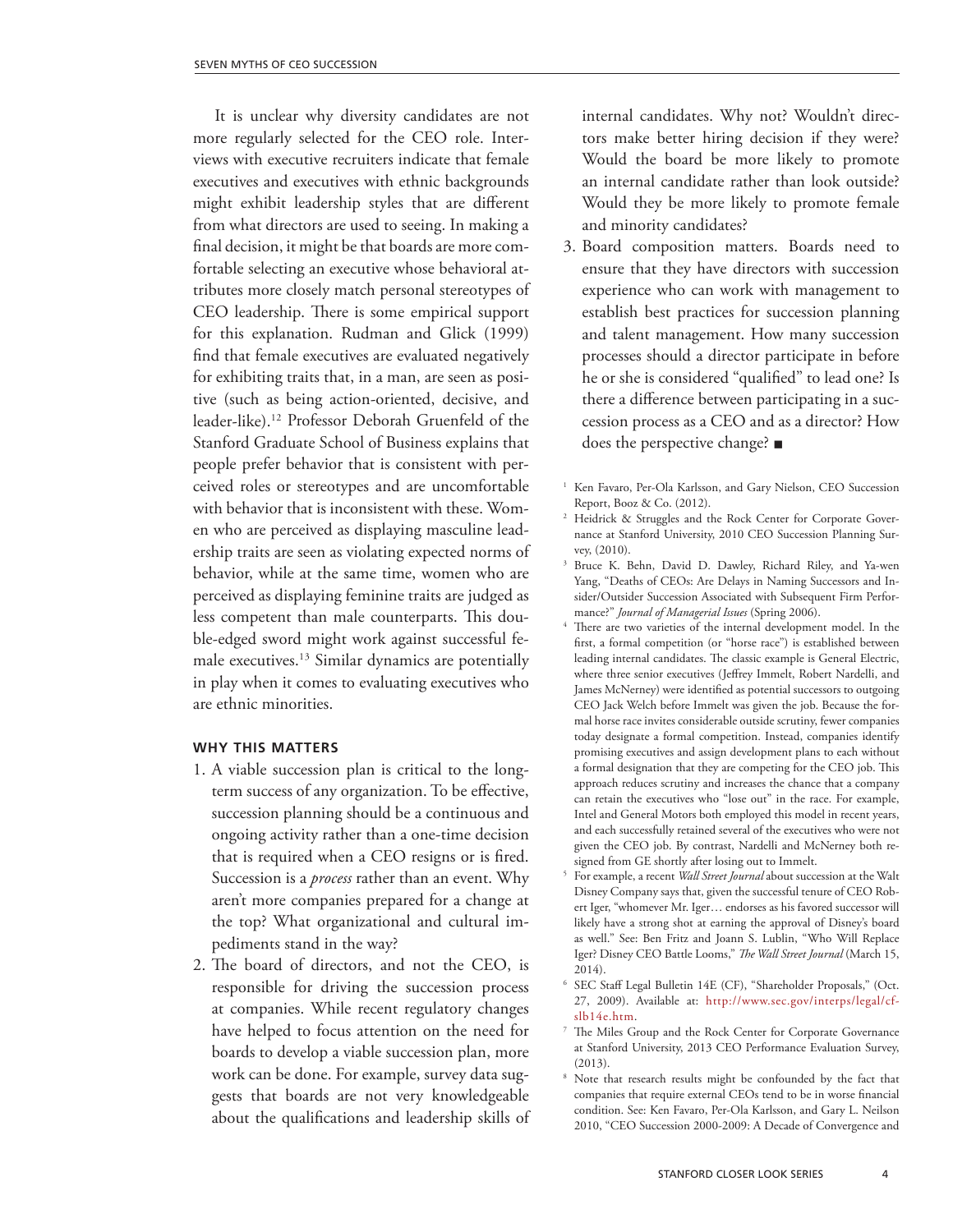Compression," Booz & Company Inc., strategy+business (Summer 2010); and Mark R. Huson, Paul H. Malatesta, and Robert Parrino, "Managerial Succession and Firm Performance," *Journal of Financial Economics* (2004).

- <sup>9</sup> Directors often mistakenly use the phrase "ready now" to describe an idea candidate, when, by definition, an internal candidate cannot be "ready now." Instead, "viability" is a better litmus test for evaluating successors.
- <sup>10</sup> The Conference Board, The Institute of Executive Development, and the Rock Center for Corporate Governance at Stanford University, "How Well Do Corporate Directors Know Senior Management?" The Conference Board Governance Center, *Director Notes*  (2014).
- <sup>11</sup> See: "A Look at 23 Women CEOs Running Fortune 500 Firms," The Associated Press (December 10, 2013); and "African American Chairman & CEO of Fortune 500 Companies," BlackEntrepreneur-Profile.com (March 11, 2014).
- <sup>12</sup> Laurie A. Rudman and Peter Glick, "Feminized Management and Backlash toward Agentic Women," *Journal of Personality and Social Psychology* (1999).
- <sup>13</sup> Deborah Gruenfeld, "Having Power and Influence," (June 4, 2013), Available at: [http://www.trendhunter.com/keynote/body-lan](http://www.trendhunter.com/keynote/body-language-speech)[guage-speech](http://www.trendhunter.com/keynote/body-language-speech).

David Larcker is Director of the Corporate Governance Research Initiative at the Stanford Graduate School of Business and senior faculty member at the Rock Center for Corporate Governance at Stanford University. Stephen Miles is founder and Chief Executive Officer of The Miles Group. Brian Tayan is a researcher with Stanford's Corporate Governance Research Initiative. Larcker and Tayan are coauthors of the books *[A Real Look at Real World Cor](http://www.amazon.com/Real-World-Corporate-Governance-ebook/dp/B00DXQ0EC2/)[porate Governance](http://www.amazon.com/Real-World-Corporate-Governance-ebook/dp/B00DXQ0EC2/)* and *Corporate Governance Matters.*  The authors would like to thank Michelle E. Gutman for research assistance in the preparation of these materials.

The Stanford Closer Look Series is a collection of short case studies that explore topics, issues, and controversies in corporate governance and leadership. The Closer Look Series is published by the Corporate Governance Research Initiative at the Stanford Graduate School of Business and the Rock Center for Corporate Governance at Stanford University. For more information, visit: http://www.gsb.stanford.edu/cldr.

Copyright © 2014 by the Board of Trustees of the Leland Stanford Junior University. All rights reserved.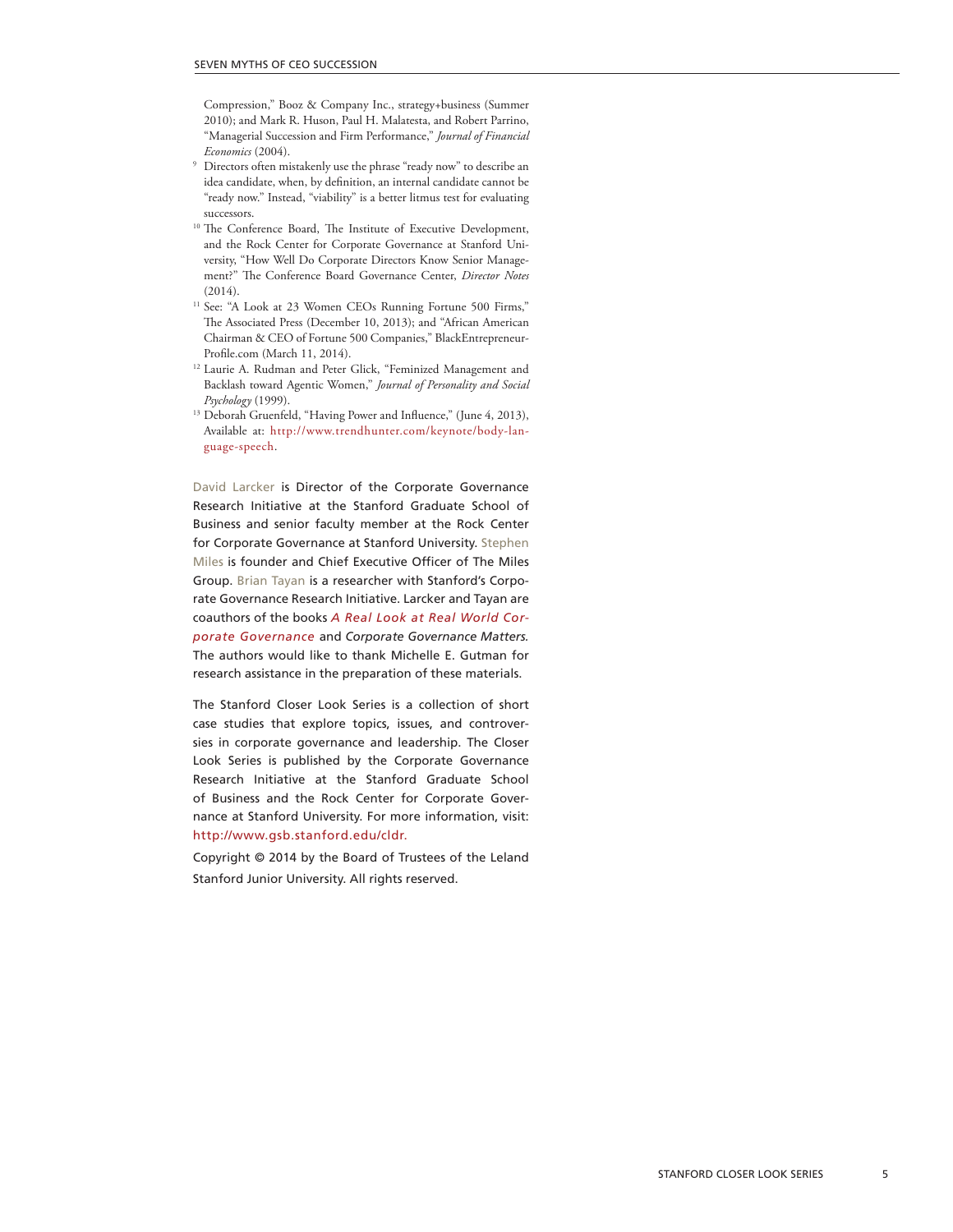#### **Exhibit 1 — Six common ceo behaviors during succession**

The cooperation of the outgoing CEO can have an important impact on succession. Below are six observed behavior groupings that CEOs tend to exhibit during the succession process.

#### The Active Advisor

The sitting CEO accepts that it is time to step down and is ready to do so. The CEO provides thoughtful insight into the selection process but does not overstep his or her role. The CEO limits opinions to when they are solicited and does not impose his or her "will" on the board. Disciplined, self-aware, and satisfied with the role as advisor, the CEO has full acceptance that the board will make the final decision.

#### The Aggressor

The sitting CEO is relatively overt in his or her attempt to influence the selection decision. This type of CEO will "play nice" for most of the process only to attempt to steer the selection toward a handpicked candidate at a key decision point, undermining other candidates in the process. The CEO will take a strong position with the board and try to force the outcome he or she favors.

#### The Passive Aggressor

The sitting CEO tries to influence the selection process in a covert manner. The CEO subtly undermines certain candidates by the way he or she positions them to the board. He or she will come across not as manipulative but instead as an advisor. If this behavior is undetected until late in the process, the board might have to start from the beginning and exclude the CEO.

#### The Capitulator

When the board is close to making the final decision on a successor, the CEO changes his or her mind about retirement and requests to stay longer. This behavior essentially forces the board to choose between the present and future leadership of the company. A nonexecutive director will need to meet with the CEO and firmly inform him or her that the board is moving forward with a successor.

#### The Hopeful Savior

The sitting CEO largely identifies with the role of CEO and does not really want to retire. The CEO might actively promote successors in his or her own likeness. Alternatively, he or she might promote someone less capable in the hope that the successor will fail so that he or she can be swept back in to "save" the company.

#### The Power Blocker

The sitting CEO does not want to leave. He or she will throw up obstacles to slow or derail the process. The Power Blocker is different from the Hopeful Savior in the aggressiveness of approach. Whereas the Hopeful Savior is subtle, the Power Blocker is overt. He or she calls in favors with the board, makes direct personal appeals, or demands to stay.

Source: David F. Larcker and Stephen A. Miles (2011), cited in: David F. Larcker and Brian Tayan, *Corporate Governance Matters: A Closer Look at Organizational Choices and Their Consequences* (New York: FT Press, 2011).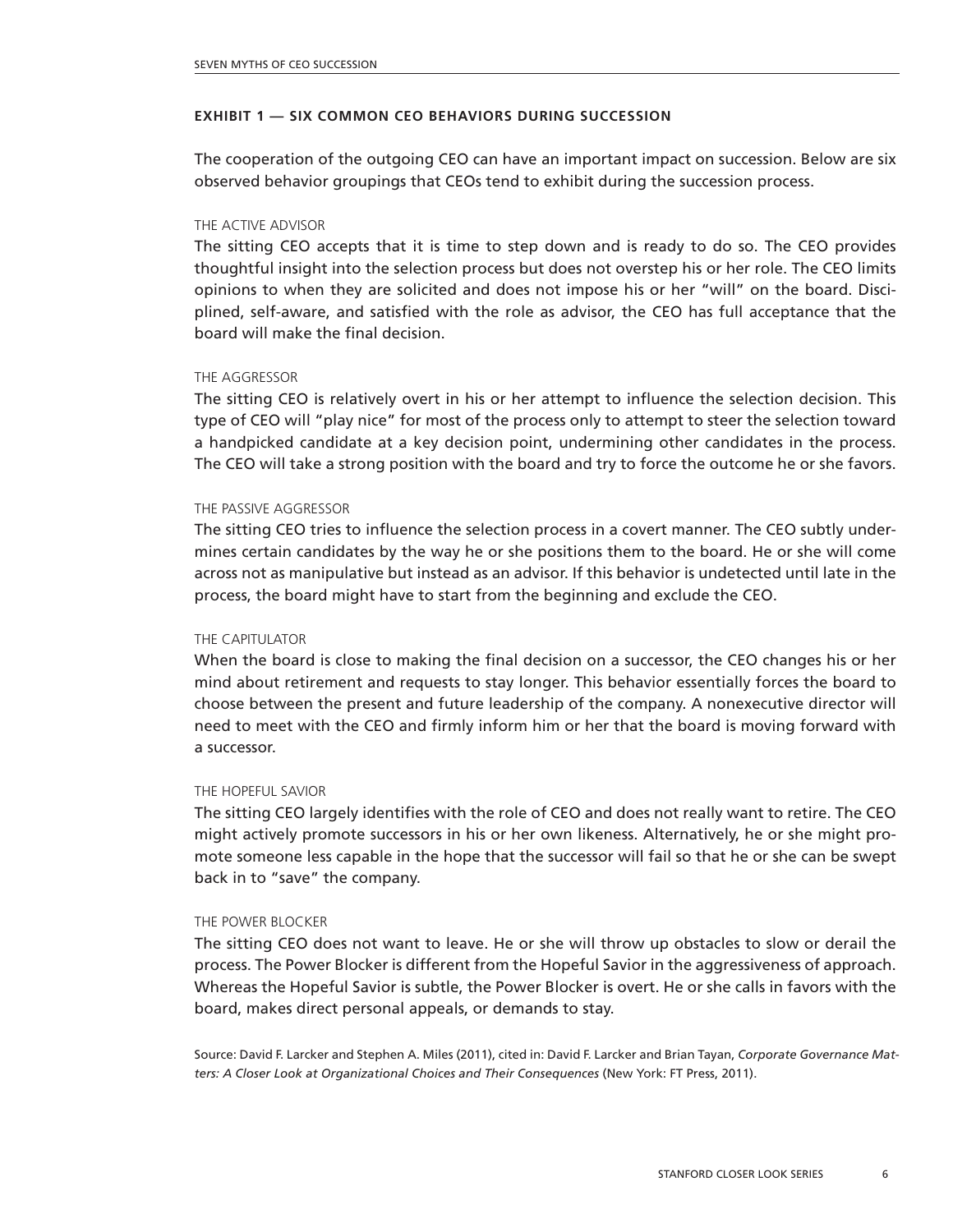## **Exhibit 2 — Senior Executive Development and Succession Planning**

Six Key Elements of Successful Succession Planning

1. Strategic Planning. Determine what capabilities, roles, and talent are needed to execute the business strategy today and in the future.

2. TALENT ASSESSMENT. Gauge the executive team's bench strength. Do we have who we need (now and in the future) and if not, how do we get there?

3. RECRUITING. Develop a talent pipeline for key roles/jobs.

4. Performance Assessment. Let people know they are valued contributors and provide them opportunities for development, exposures to executives, networking across divisions, etc. Get them on the corporate radar screen.

5. Development. Create development plans for individuals (e.g., leadership workshops, classes, onthe-job learning, assignments, special projects, 360s, external classes, etc.)

6. Retention and Engagement. Reward and recognition, work environment, opportunities for development, job autonomy and scope of responsibilities, etc.

| 1. Current Organization<br><b>Structure</b>                        | 2. Current Leadership Team                                                    | 3. Identified Successors /<br><b>Replacement Plans</b>                           | 4. Additional Talent<br>Pipeline                                 |
|--------------------------------------------------------------------|-------------------------------------------------------------------------------|----------------------------------------------------------------------------------|------------------------------------------------------------------|
| Is the current structure<br>working?                               | Who are your key players?                                                     | Succession plan,<br>restructuring, eliminate job,<br>etc.                        | Who are our high<br>potentials? Focus on women<br>and minorities |
| The right direct reports? Too<br>many? Too few?                    | How are they doing?                                                           | Who are internal successors                                                      | What are their performance<br>capabilities, potential?           |
| Any job that isn't but<br>should be reporting to top<br>executive? | What are their performance,<br>career potential, & interests/<br>aspirations? | Who are external successors?                                                     | What should we do to<br>develop them?                            |
| Any missing capabilities that<br>we need to recruit for?           | Strengths, weaknesses,<br>development needs?                                  | Are they ready to step up?<br>If not, what are we doing to<br>help develop them? |                                                                  |
| Critical jobs?                                                     | What are we doing to help<br>develop them?                                    | Retention risks (if no bigger<br>job opens up or passed<br>over)?                |                                                                  |
| Any other structural<br>concerns?                                  | Any retention risks?                                                          | Development thoughts/<br>plans?                                                  |                                                                  |
|                                                                    | Any missing talent?                                                           |                                                                                  |                                                                  |

## Sample Questions to Consider Before and During Meetings

Source: The Institute of Executive Development and The Rock Center for Corporate Governance at Stanford University, 2014 Report on Senior Executive Succession Planning and Talent Development, (2014).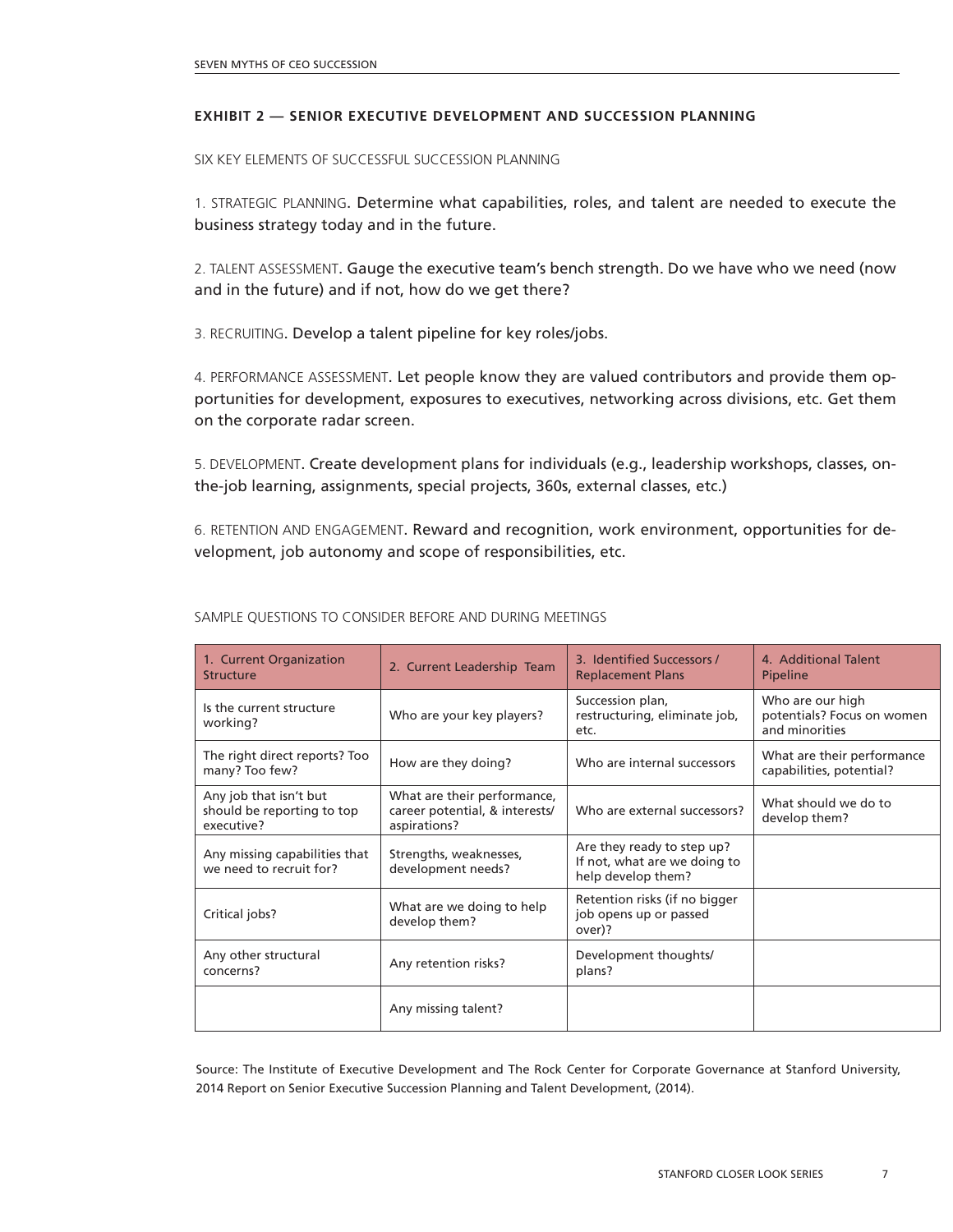### **Exhibit 3 — CEO Transitions: Internal v. External Successors**



S&P 500 CEO Transitions (2004-2013)

Source: Spencer Stuart, 2013 CEO Transitions.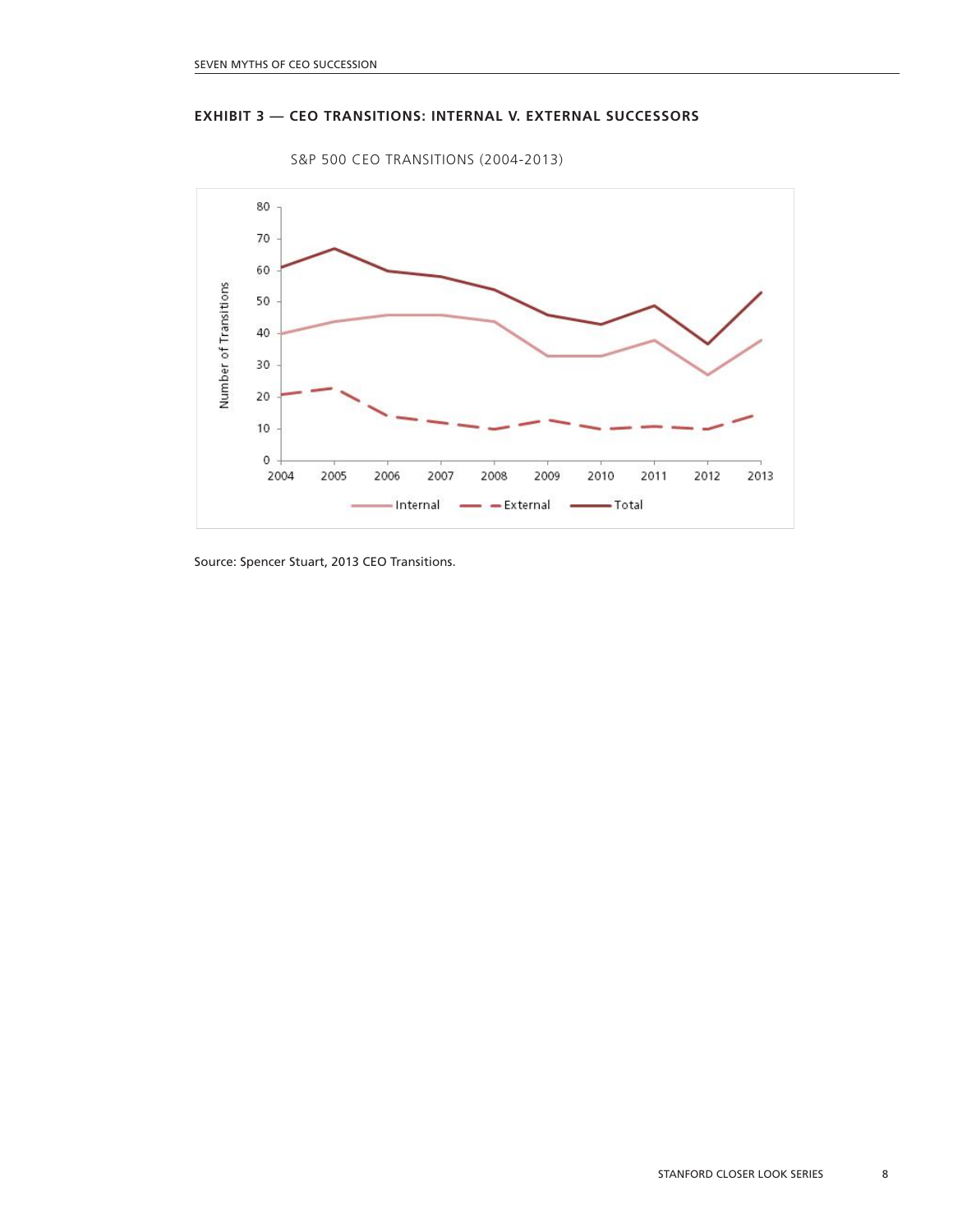## **Exhibit 4 — Director Knowledge of Senior Executives**

Does your company have a formal talent development program for senior executives below the CEO?



Does your company assign a board mentor to senior executives below the CEO?



Do non-employee directors receive updates or progress reports on the development of senior executives below the CEO?